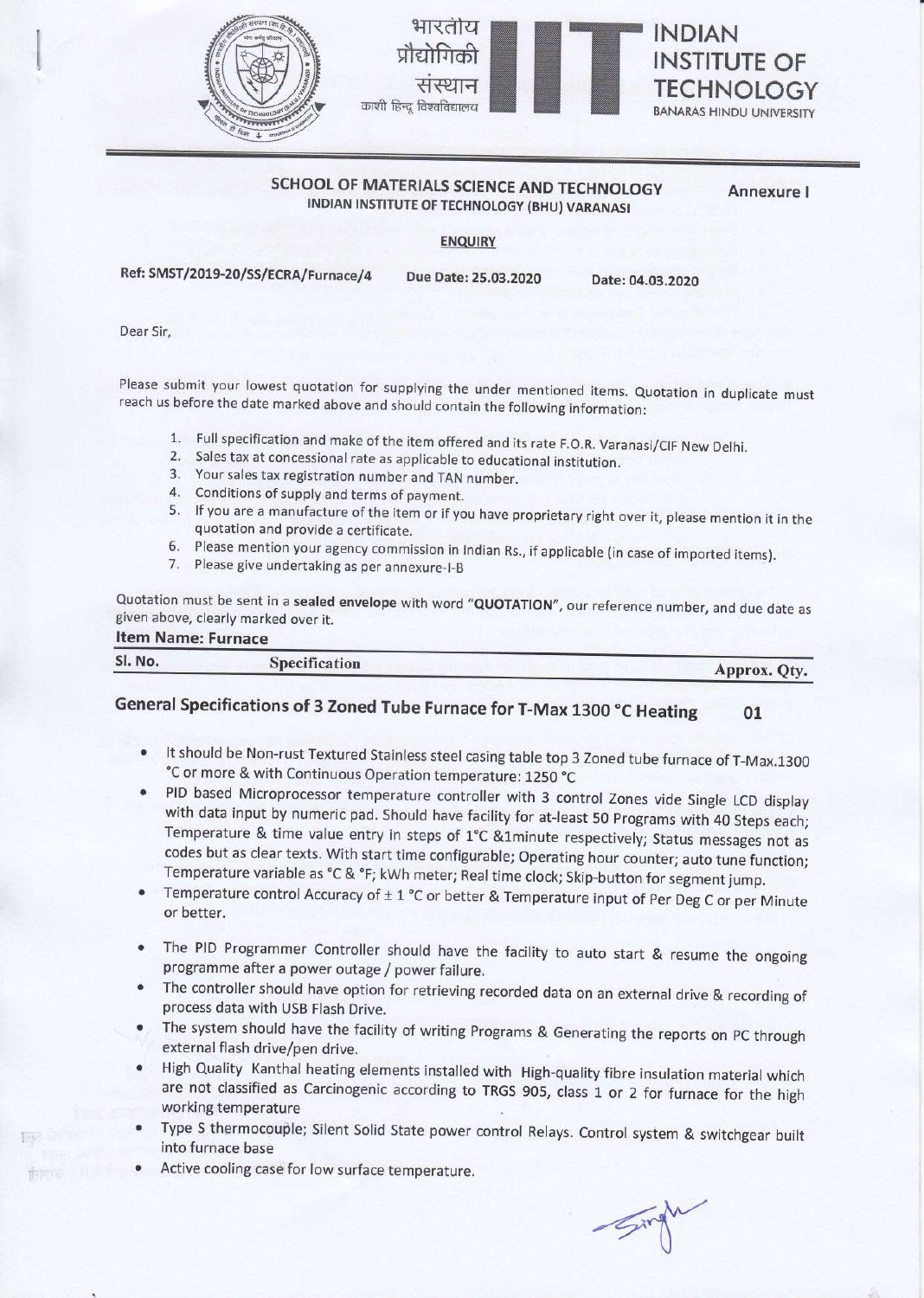- Should meet applied harmonized standards or better EN 61010-1, EN 60519-1, EN 60519-2, EN 61000-6-2, EN 61000-5-4 or equivalents or equivalent or better.
- Tube Dimensions L 680 or more with Inner ø 100 mm or more & Heated Length 480 or above & Length Constant Temp. ∆T 10K: ≥ 240 mm or above
- Outer dimensions of furnace should not more than mm 1000 x 550 x 750 (wxdxh)
- Heating capacity less than 7.5kW with Voltage supply of : 400 V AC / 50 Hz / 3-Phase
- Weight should not be more than 75 kg.
- o Machine should come with 2year warranty.
- The following Accessories should be quoted as Optional :

Gas Tight Operation / Gas System for protective gas applications with Non-flammable gases / Gas Tight / Vacuum operation ( upto 10-2 mbar ).

The standard long vacuum tight working tube of ceramic in a gas/vacuum-tight version with stainless steel flanges design. lt should have the following:

- 1. 2 vacuum-tight, Air-cooled stainless steel flanges with O rings & seals with fittings on the outlet side.
- 2. Mounting support system with Brackets on furnace for the tube/ flanges.
- 3. Gas system for One non-flammable protective gas (Ar/N2/O2/forming gas (N2+H2) etc.): Each system supplied with shutoff valve and flow meter with control valve for fine dosing (volume 50-500 l/hr), gas outlet valve, piped and ready to connect.

#### NOTE / Pre-Qualification criteria:

A) Equipment offered must be a model from the current serial production range of the manufacturer. Customized or One off Manufactured Model will not be accepted. Offer should be supported with printed catalogue and depiction on company website.

B) The local vendor of OEM must have similar supplied at least 3-5 similar Furnaces to llTs, llSERs and other Govt. of lndia organizations. Please attach a reference list of similar Supplies in last 1 year with contact details (Name, Phone, email address).

C) The company should be an Original equipment manufacturer of the furnace with experience over 25 years or more, please attach exclusive authorization certificate specific for this tender with quote without which bid will be rejected. This criteria is proof of accountable service support by vendor & OEM.

D)The complete furnace along with all the accessories must be supplied from single OEM; No configurations will be acceptable instead of Single OEM.

E) The manufacturer must be an lSO9001 company & equipment Model must be with CE compliance. Please attach certificates.

F) Machine should come with 2 year warranty from date of supply.

**Example**<br>(Sanjay Singh)

Assistant Professor Assistant Professor/सहायक-आचार्य School of Materials Sc. & Tech /पदार्थ विज्ञान एवं प्रौद्योगिकी स्कूल Indian Institute of Technology/भारतीय प्रौद्योगिकी संस्थान -(Banaras Hindu University). Varanasi/(का.हि.वि.वि.), वाराणसी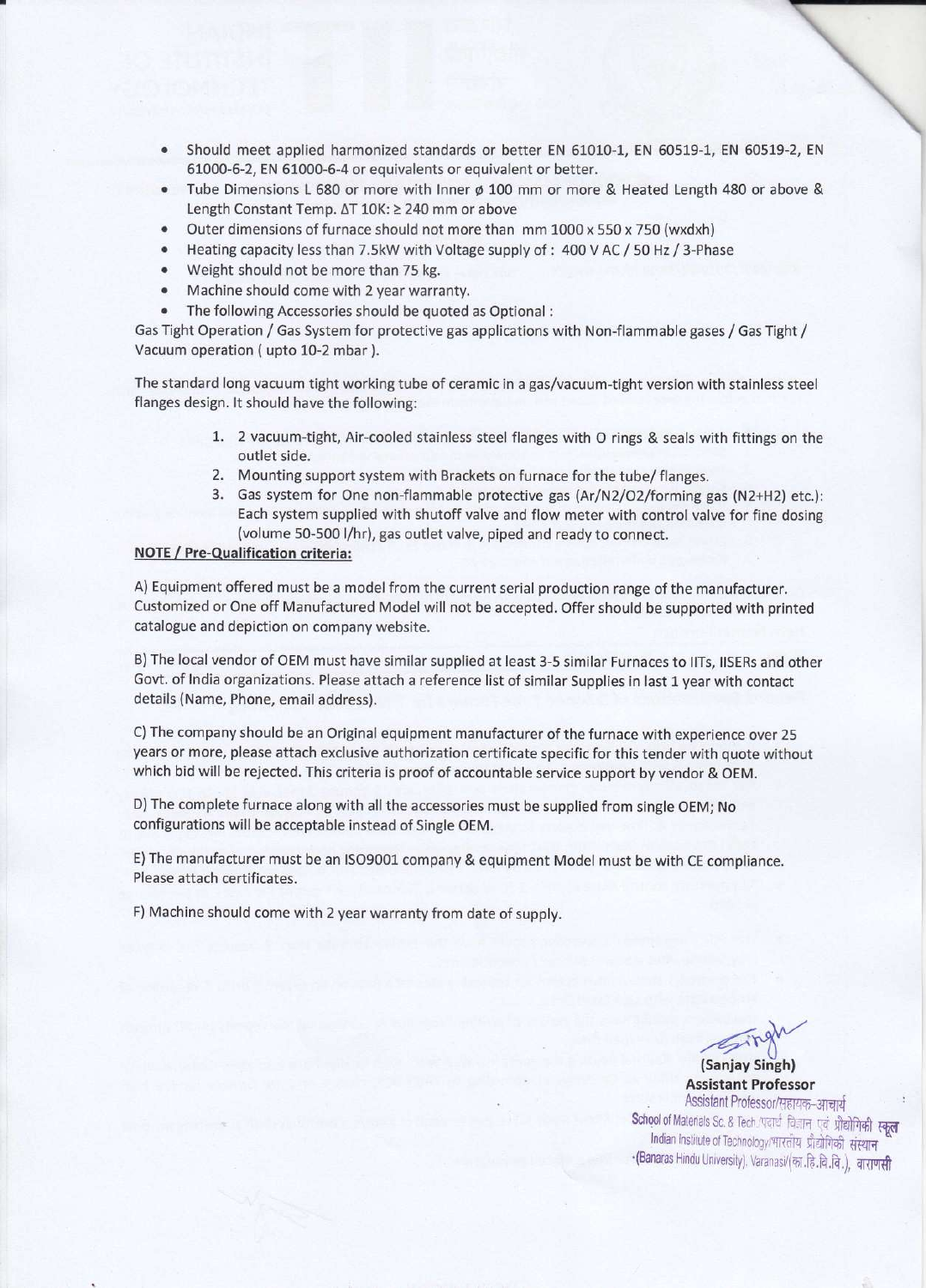# INDIAN INSTITUTE OF TECHNOLOGY (BHU) VARANASI

### TO BE RETURNED

Following proforma should be filled in and duly signed by the firm and sent alongwith the quotation. (Please refer to the detailed instructions/notes before filling this proforma).

| 1.<br>2.<br>з. | Validity of the offer<br>Approximate Delivery Period<br>(a) Whether rates have been quoted F.O.R. site and<br>covers packing forwarding and insurance charges.                                                                                                        | : YES / NO                                             |
|----------------|-----------------------------------------------------------------------------------------------------------------------------------------------------------------------------------------------------------------------------------------------------------------------|--------------------------------------------------------|
|                | (b) If not, please mention the same                                                                                                                                                                                                                                   |                                                        |
|                | 4. (a) Whether the prices are inclusive of Sales Tax and<br>other taxes.                                                                                                                                                                                              | : $YES / NO$                                           |
|                | (b) If not, kindly specify the amount / rate                                                                                                                                                                                                                          |                                                        |
|                | 5. If the Sales Tax is charged extra, declaration for<br>charging Sales Tax correctly attached.<br>: $YES / NO$                                                                                                                                                       |                                                        |
|                | 6. (a) Whether supply will be made directly or through<br>any Local / Regional / Authorized Dealer / Stockist<br>(b) If through a Stockist / Dealer: -                                                                                                                | :Directly/Stockist/AuthorizedDealer                    |
|                | (i) Name and full address of the Party                                                                                                                                                                                                                                |                                                        |
|                |                                                                                                                                                                                                                                                                       |                                                        |
|                | (ii) Whether the order to be placed with the                                                                                                                                                                                                                          | : Principal / Stockist / Dealer                        |
|                | (iii) Who will raise the bill                                                                                                                                                                                                                                         | : Principal / Stockist / Dealer                        |
|                | (iv) Cheques will be drawn in favour of                                                                                                                                                                                                                               | : Principal / Stockist / Dealer                        |
|                | (v) Whether any Delivery, Packing and Forwarding                                                                                                                                                                                                                      | : YES / NO                                             |
|                | Charges will be payable to local Stockist/Dealer                                                                                                                                                                                                                      | :(Please specify the<br>amount/percentage etc, if any) |
|                | 7. Our terms of payment (Please indicate your preference by a $(\checkmark)$ mark). Please note that no other<br>payment terms are likely to be accepted.<br>For Local Firms or if the bills are raised by the Local Dealers<br>(a)<br>(i) 100% Payment on bill basis |                                                        |
|                | OR                                                                                                                                                                                                                                                                    |                                                        |
|                | (ii) 100% payment against Proforma Invoice after<br>receipt of materials in good condition, installation<br>and satisfactory report.<br>(Only under exceptional cases)                                                                                                |                                                        |
|                | (b) If the bills are raised by outstation Firms                                                                                                                                                                                                                       |                                                        |
|                | (i) 100% Payment on bill basis<br>OR<br>(ii) 100% payment against Proforma Invoice after                                                                                                                                                                              |                                                        |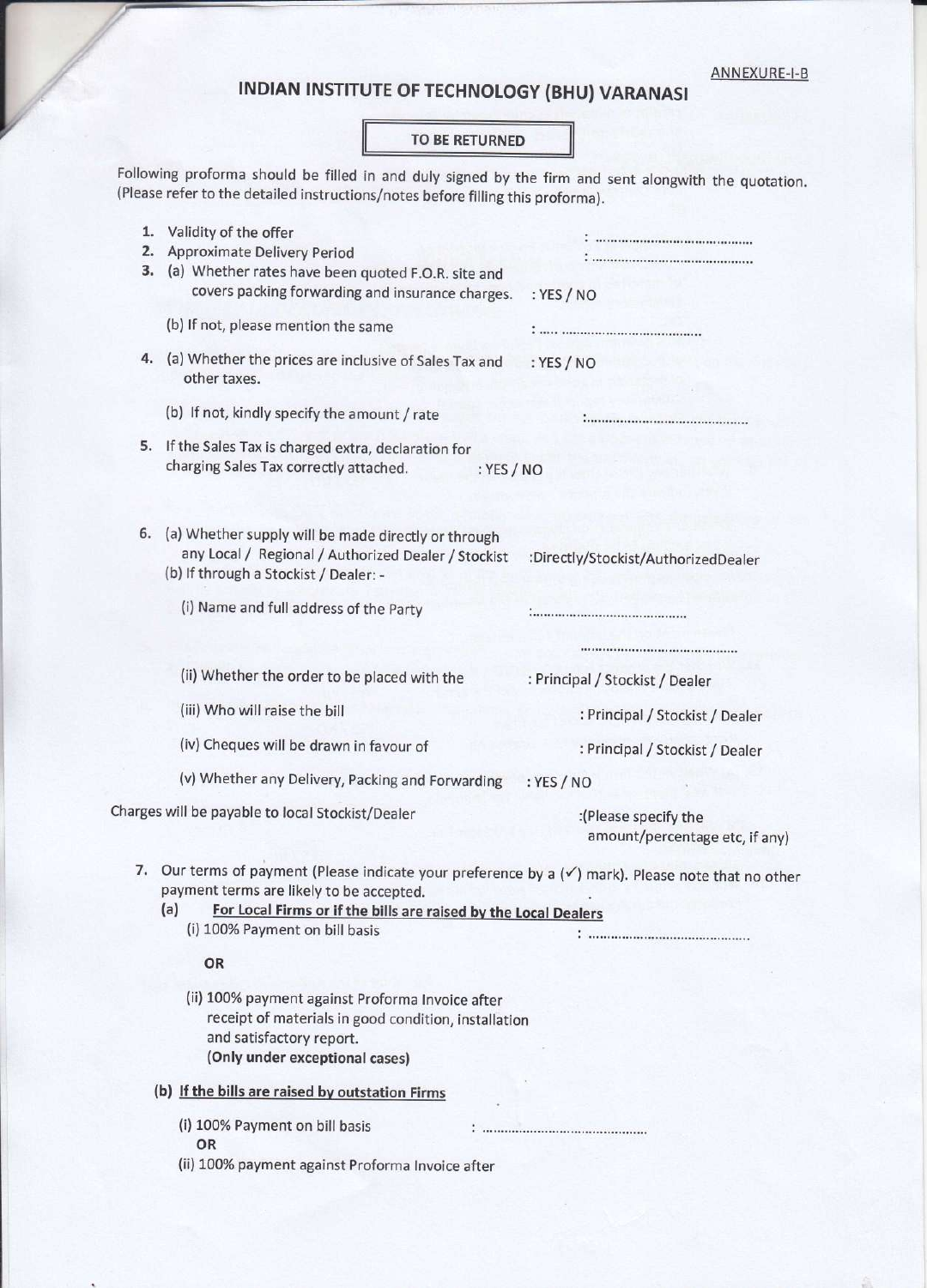| receipt of materials in good condition, installation                                                                               |
|------------------------------------------------------------------------------------------------------------------------------------|
|                                                                                                                                    |
|                                                                                                                                    |
| documents through Bank and 25% after receipt                                                                                       |
| or documents through bank and 10% after receipt                                                                                    |
|                                                                                                                                    |
| YES / NO                                                                                                                           |
| YES / NO                                                                                                                           |
| YES / NO                                                                                                                           |
|                                                                                                                                    |
| YES / NO                                                                                                                           |
| YES / NO                                                                                                                           |
| YES / NO                                                                                                                           |
| YES / NO<br>If yes, please mention the Sales Tax numbers of each :<br>14. Whether printed / authenticated price list of the Firm's |
|                                                                                                                                    |

Signature of the Authorised Official with Seal